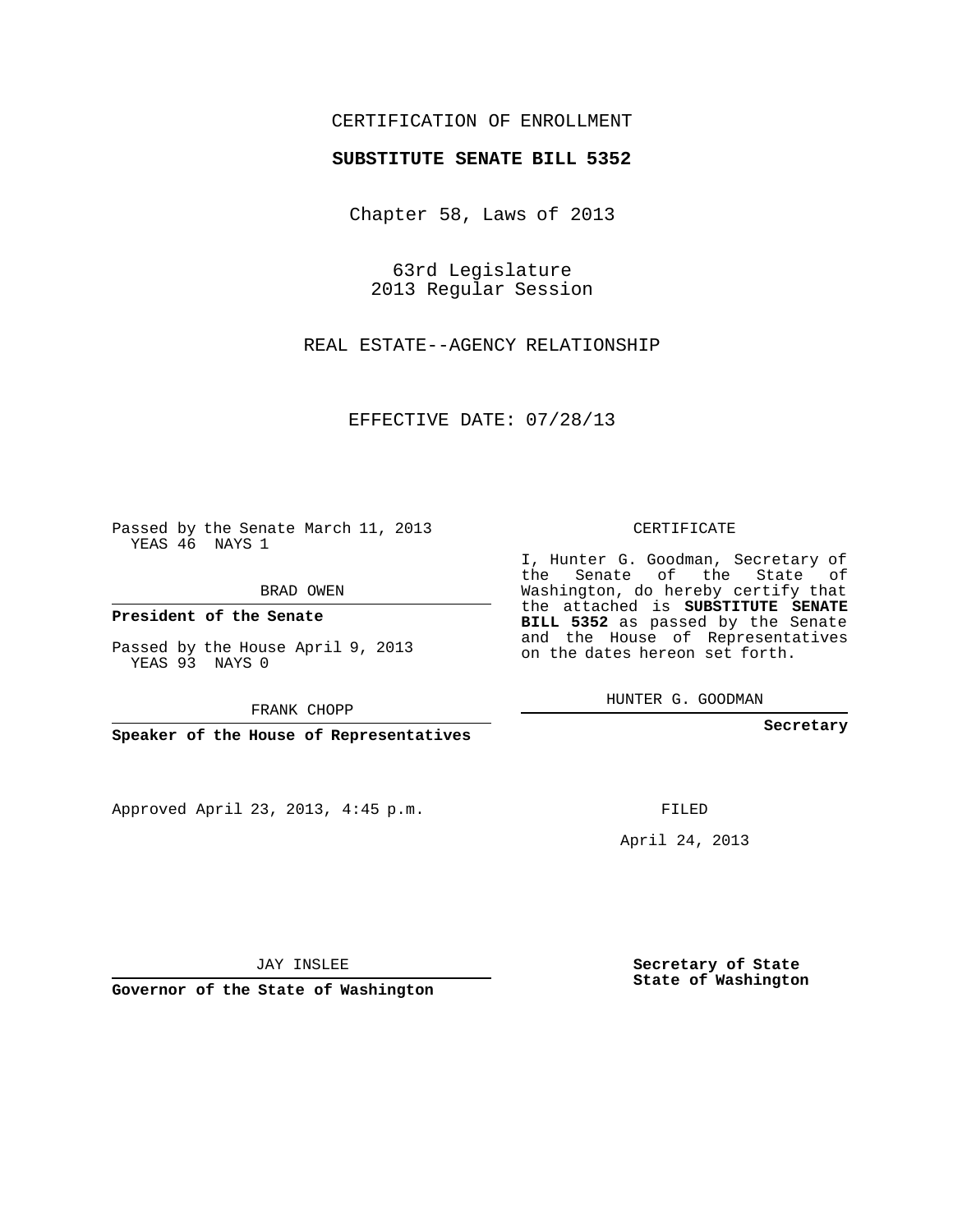## **SUBSTITUTE SENATE BILL 5352** \_\_\_\_\_\_\_\_\_\_\_\_\_\_\_\_\_\_\_\_\_\_\_\_\_\_\_\_\_\_\_\_\_\_\_\_\_\_\_\_\_\_\_\_\_

\_\_\_\_\_\_\_\_\_\_\_\_\_\_\_\_\_\_\_\_\_\_\_\_\_\_\_\_\_\_\_\_\_\_\_\_\_\_\_\_\_\_\_\_\_

Passed Legislature - 2013 Regular Session

## **State of Washington 63rd Legislature 2013 Regular Session**

**By** Senate Commerce & Labor (originally sponsored by Senators Holmquist Newbry, Conway, and Hewitt)

READ FIRST TIME 02/18/13.

 AN ACT Relating to the real estate agency relationship; and amending RCW 18.86.010, 18.86.020, 18.86.030, 18.86.031, 18.86.040, 18.86.050, 18.86.060, 18.86.070, 18.86.080, 18.86.090, 18.86.100, 18.86.110, and 18.86.120.

5 BE IT ENACTED BY THE LEGISLATURE OF THE STATE OF WASHINGTON:

 6 **Sec. 1.** RCW 18.86.010 and 1996 c 179 s 1 are each amended to read 7 as follows:

 8 Unless the context clearly requires otherwise, the definitions in 9 this section apply throughout this chapter.

10 (1) "Agency relationship" means the agency relationship created 11 under this chapter or by written agreement between a ((<del>licensee</del>)) <u>real</u> 12 estate firm and a buyer and/or seller relating to the performance of 13 real estate brokerage services ((by the licensee)).

- 14 (2) "Agent" means a ((<del>licensee</del>)) broker who has entered into an 15 agency relationship with a buyer or seller.
- 16 (3) "Broker" means broker, managing broker, and designated broker, 17 collectively, as defined in chapter 18.85 RCW, unless the context 18 requires the terms to be considered separately.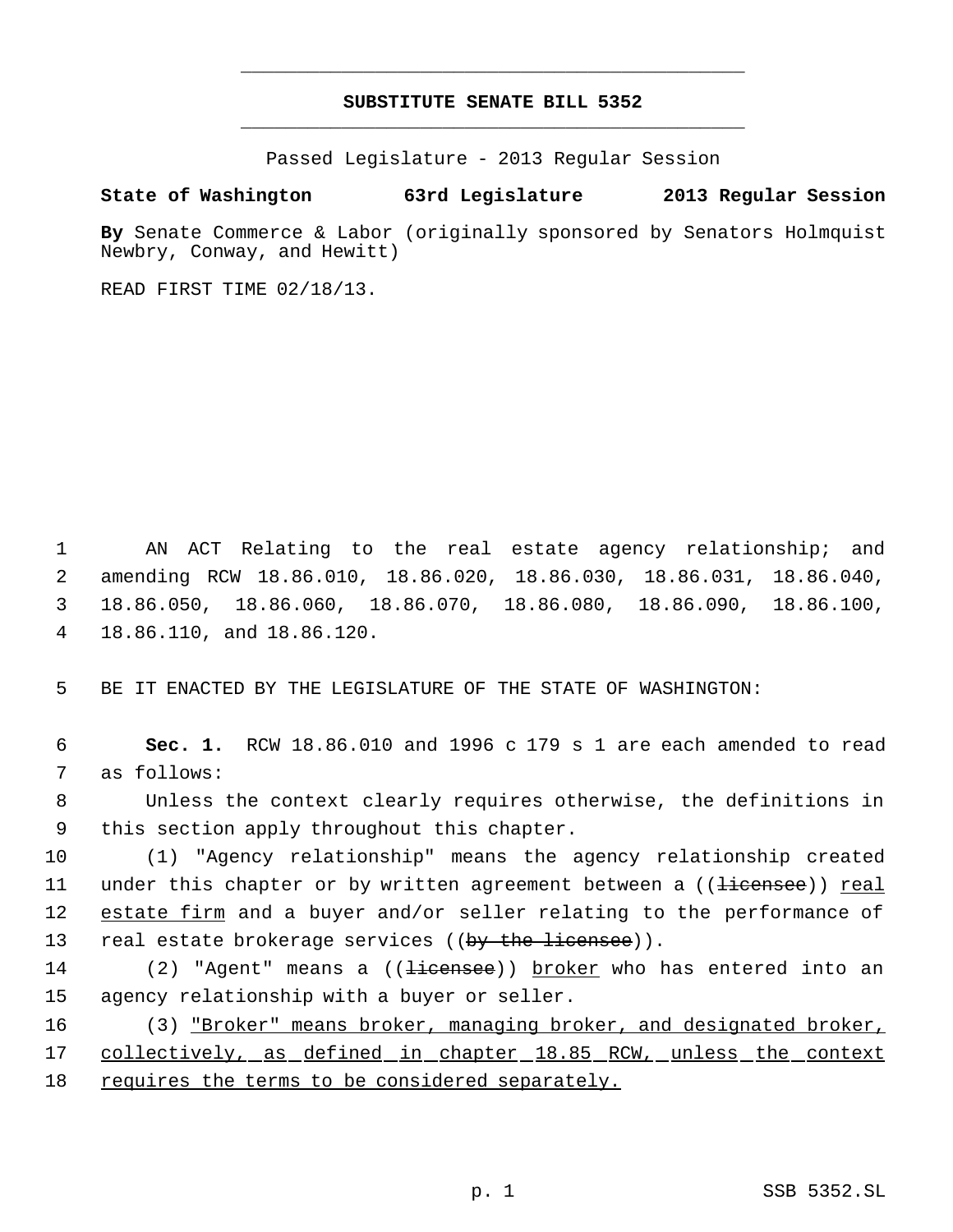(4) "Business opportunity" means and includes a business, business opportunity, and goodwill of an existing business, or any one or combination thereof when the transaction or business includes an interest in real property.

5  $((+4))$   $(5)$  "Buyer" means an actual or prospective purchaser in a real estate transaction, or an actual or prospective tenant in a real estate rental or lease transaction, as applicable.

8  $((+5))$   $(6)$  "Buyer's agent" means a  $((\text{Hicense})^2)$  broker who has entered into an agency relationship with only the buyer in a real estate transaction, and includes subagents engaged by a buyer's agent.

11  $((+6))$   $(7)$  "Confidential information" means information from or 12 concerning a principal of a ((<del>licensee</del>)) broker that:

13 (a) Was acquired by the ((<del>licensee</del>)) broker during the course of an 14 agency relationship with the principal;

(b) The principal reasonably expects to be kept confidential;

 (c) The principal has not disclosed or authorized to be disclosed to third parties;

 (d) Would, if disclosed, operate to the detriment of the principal; and

 (e) The principal personally would not be obligated to disclose to the other party.

22  $((+7))$   $(8)$  "Dual agent" means a  $((\text{ii} \text{cense})$ ) broker who has entered into an agency relationship with both the buyer and seller in the same transaction.

 $((\lbrace 8 \rbrace$  "Licensee" means a real estate broker, associate real estate 26 broker, or real estate salesperson, as those terms are defined in 27 chapter 18.85 RCW.))

 (9) "Material fact" means information that substantially adversely affects the value of the property or a party's ability to perform its obligations in a real estate transaction, or operates to materially impair or defeat the purpose of the transaction. The fact or suspicion that the property, or any neighboring property, is or was the site of a murder, suicide or other death, rape or other sex crime, assault or other violent crime, robbery or burglary, illegal drug activity, gang-related activity, political or religious activity, or other act, occurrence, or use not adversely affecting the physical condition of or title to the property is not a material fact.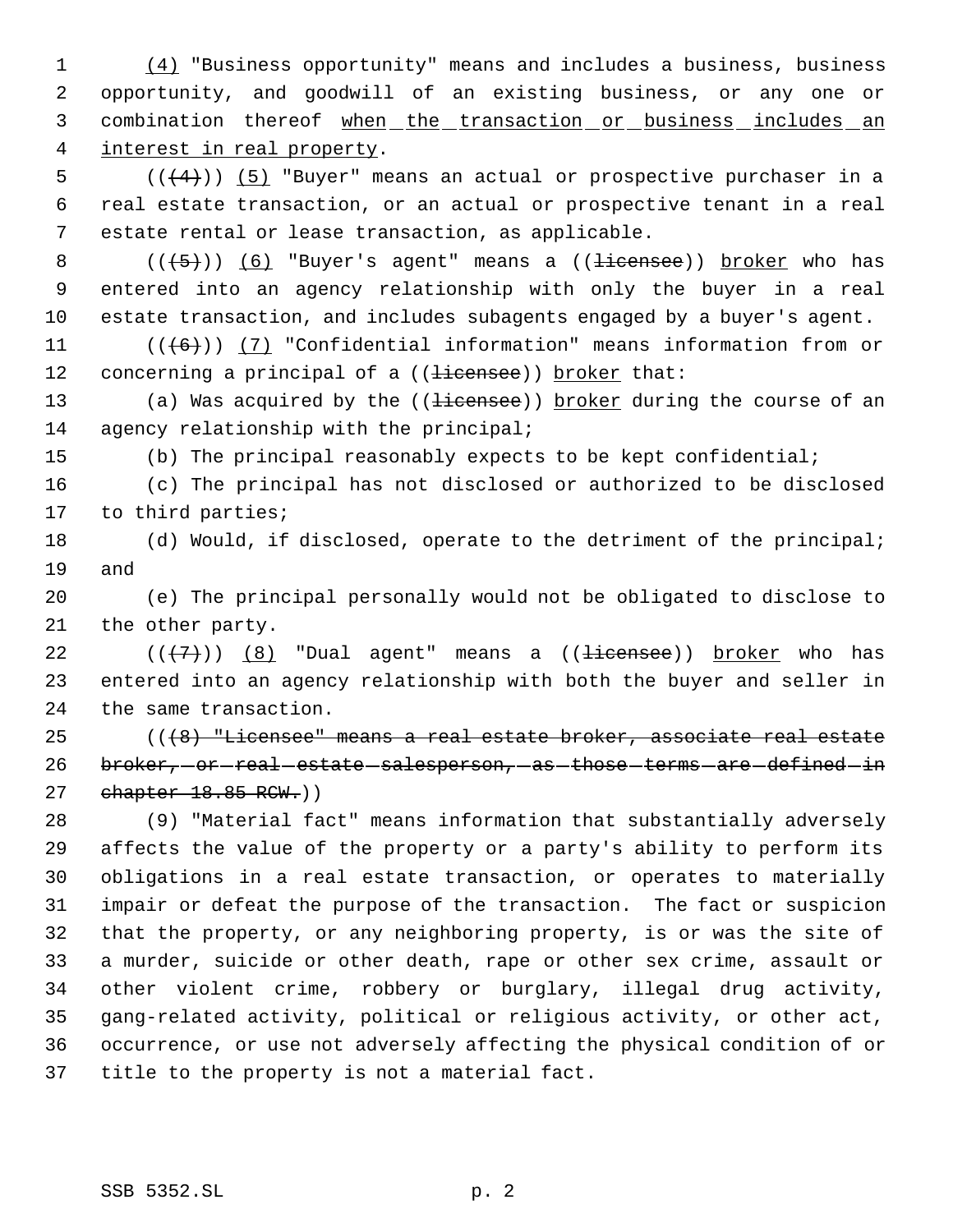(10) "Principal" means a buyer or a seller who has entered into an 2 agency relationship with a ((<del>licensee</del>)) broker.

 (11) "Real estate brokerage services" means the rendering of services for which a real estate license is required under chapter 18.85 RCW.

 (12) "Real estate firm" or "firm" have the same meaning as defined in chapter 18.85 RCW.

 (13) "Real estate transaction" or "transaction" means an actual or prospective transaction involving a purchase, sale, option, or exchange of any interest in real property or a business opportunity, or a lease or rental of real property. For purposes of this chapter, a prospective transaction does not exist until a written offer has been signed by at least one of the parties.

 $((+13))$  (14) "Seller" means an actual or prospective seller in a real estate transaction, or an actual or prospective landlord in a real estate rental or lease transaction, as applicable.

 $((+14))$   $(15)$  "Seller's agent" means a  $((+)$  icensee)) broker who has entered into an agency relationship with only the seller in a real estate transaction, and includes subagents engaged by a seller's agent.  $((+15))$   $(16)$  "Subagent" means a  $((\text{ii} \text{cense})$ ) broker who is engaged to act on behalf of a principal by the principal's agent where the 22 principal has authorized the ((agent)) broker in writing to appoint subagents.

 **Sec. 2.** RCW 18.86.020 and 1997 c 217 s 1 are each amended to read as follows:

26 (1) A ((<del>licensee</del>)) broker who performs real estate brokerage services for a buyer is a buyer's agent unless the:

28 (a) ((Licensee has entered into)) Broker's firm has appointed the 29 broker to represent the seller pursuant to a written agency agreement 30 ((with)) between the firm and the seller, in which case the 31 ((<del>licensee</del>)) broker is a seller's agent;

32 (b) ((<del>Licensee</del>)) Broker has entered into a subagency agreement with 33 the seller's agent<u>'s firm</u>, in which case the ((<del>licensee</del>)) broker is a seller's agent;

 (c) ((Licensee has entered into)) Broker's firm has appointed the 36 broker to represent the seller pursuant to a written agency agreement ((with both parties)) between the firm and the seller, and the broker's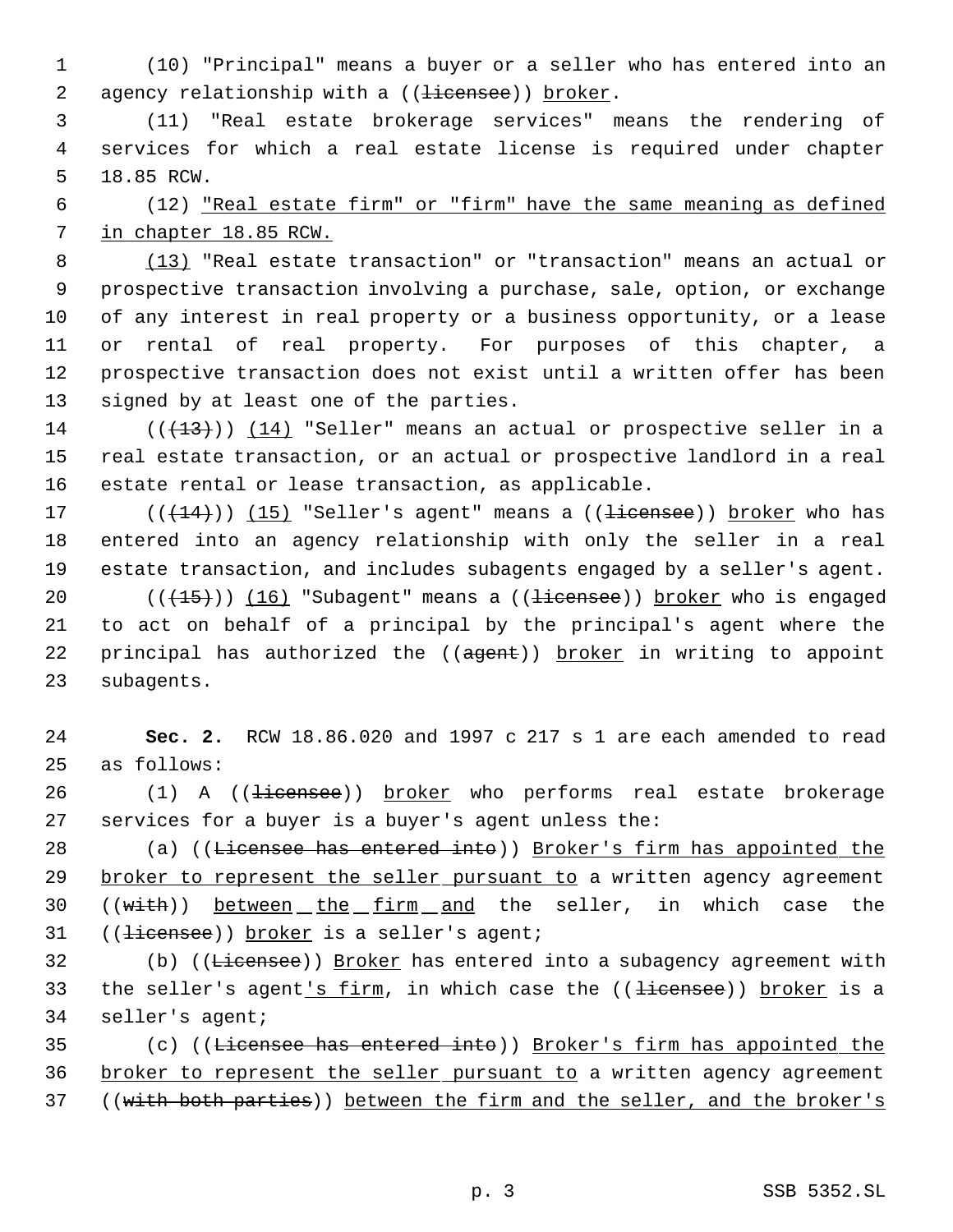1 firm has appointed the broker to represent the buyer pursuant to a 2 written agency agreement between the firm and the buyer, in which case 3 the ((<del>licensee</del>)) broker is a dual agent;

4 (d) ((Licensee)) Broker is the seller or one of the sellers; or

5 (e) Parties agree otherwise in writing after the ((<del>licensee</del>)) 6 broker has complied with RCW  $18.86.030(1)(f)$ .

7 (2) In a transaction in which different ((<del>licensees</del>)) brokers 8 affiliated with the same ((broker)) firm represent different parties, 9 the ((broker)) firm's designated broker and any managing broker 10 responsible for the supervision of both brokers, is a dual agent, and 11 must obtain the written consent of both parties as required under RCW 12 18.86.060. In such  $(a)$  case, each  $((\text{ii} \text{cense}))$  of the brokers shall 13 solely represent the party with whom the ((<del>licensee</del>)) broker has an 14 agency relationship, unless all parties agree in writing that ((both 15  $\pm$ icensees are)) the broker is a dual agent((s)).

16 (3) A ((<del>licensee</del>)) broker may work with a party in separate transactions pursuant to different relationships, including, but not limited to, representing a party in one transaction and at the same time not representing that party in a different transaction involving 20 that party, if the ((<del>licensee</del>)) broker complies with this chapter in establishing the relationships for each transaction.

22 **Sec. 3.** RCW 18.86.030 and 1996 c 179 s 3 are each amended to read 23 as follows:

24 (1) Regardless of whether  $((the **liteensee**))$  a broker is an agent, 25 (( $a$  licensee)) the broker owes to all parties to whom the ((licensee)) 26 broker renders real estate brokerage services the following duties, 27 which may not be waived:

28 (a) To exercise reasonable skill and care;

29 (b) To deal honestly and in good faith;

 (c) To present all written offers, written notices and other written communications to and from either party in a timely manner, regardless of whether the property is subject to an existing contract for sale or the buyer is already a party to an existing contract to purchase;

35 (d) To disclose all existing material facts known by the 36 ((<del>licensee</del>)) broker and not apparent or readily ascertainable to a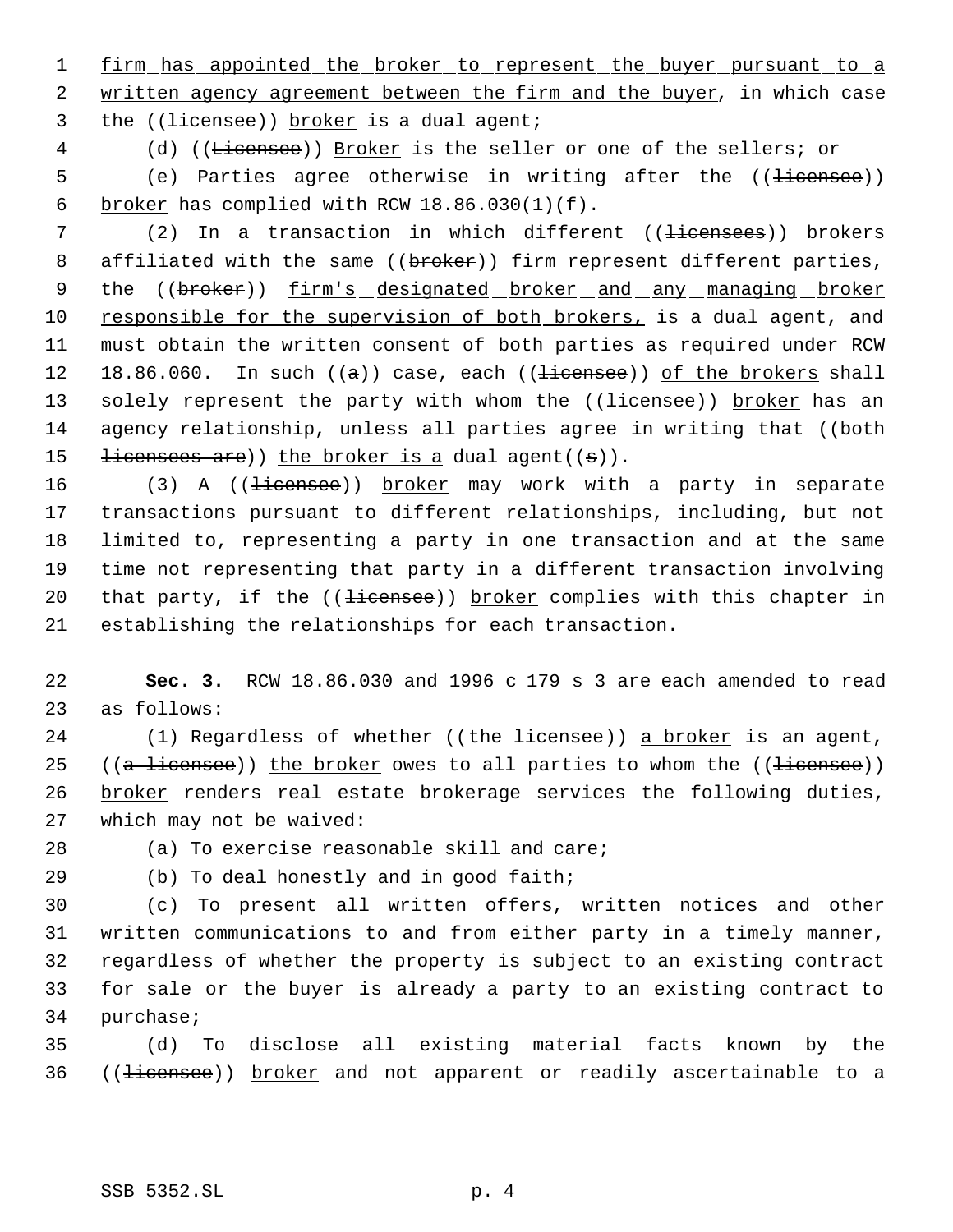party; provided that this subsection shall not be construed to imply 2 any duty to investigate matters that the ((<del>licensee</del>)) broker has not agreed to investigate;

 (e) To account in a timely manner for all money and property received from or on behalf of either party;

 (f) To provide a pamphlet on the law of real estate agency in the form prescribed in RCW 18.86.120 to all parties to whom the 8 ((<del>licensee</del>)) broker renders real estate brokerage services, before the 9 party signs an agency agreement with the ((licensee)) broker, signs an 10 offer in a real estate transaction handled by the ((<del>licensee</del>)) broker, consents to dual agency, or waives any rights, under RCW 12 18.86.020(1)(e),  $18.86.040(1)(e)$ ,  $18.86.050(1)(e)$ , or  $18.86.060(2)(e)$ 13 or (f), whichever occurs earliest; and

14 (g) To disclose in writing to all parties to whom the ((<del>licensee</del>)) 15 broker renders real estate brokerage services, before the party signs 16 an offer in a real estate transaction handled by the ((<del>licensee</del>)) 17 broker, whether the ((<del>licensee</del>)) broker represents the buyer, the seller, both parties, or neither party. The disclosure shall be set forth in a separate paragraph entitled "Agency Disclosure" in the agreement between the buyer and seller or in a separate writing entitled "Agency Disclosure."

22 (2) Unless otherwise agreed, a ((<del>licensee</del>)) broker owes no duty to conduct an independent inspection of the property or to conduct an independent investigation of either party's financial condition, and owes no duty to independently verify the accuracy or completeness of any statement made by either party or by any source reasonably believed 27 by the  $($  ( $\frac{1}{2}$  i  $\frac{1}{2}$   $\frac{1}{2}$   $\frac{1}{2}$   $\frac{1}{2}$   $\frac{1}{2}$   $\frac{1}{2}$   $\frac{1}{2}$   $\frac{1}{2}$   $\frac{1}{2}$   $\frac{1}{2}$   $\frac{1}{2}$   $\frac{1}{2}$   $\frac{1}{2}$   $\frac{1}{2}$   $\frac{1}{2}$   $\frac{1}{2}$   $\frac{1}{2}$   $\frac{1}{2}$   $\frac{1}{2}$   $\frac{$ 

 **Sec. 4.** RCW 18.86.031 and 1996 c 179 s 14 are each amended to read as follows:

30 A violation of RCW  $18.86.030$  is a violation of RCW ( $(18.85.230)$ ) 18.85.361.

 **Sec. 5.** RCW 18.86.040 and 1997 c 217 s 2 are each amended to read as follows:

 (1) Unless additional duties are agreed to in writing signed by a seller's agent, the duties of a seller's agent are limited to those set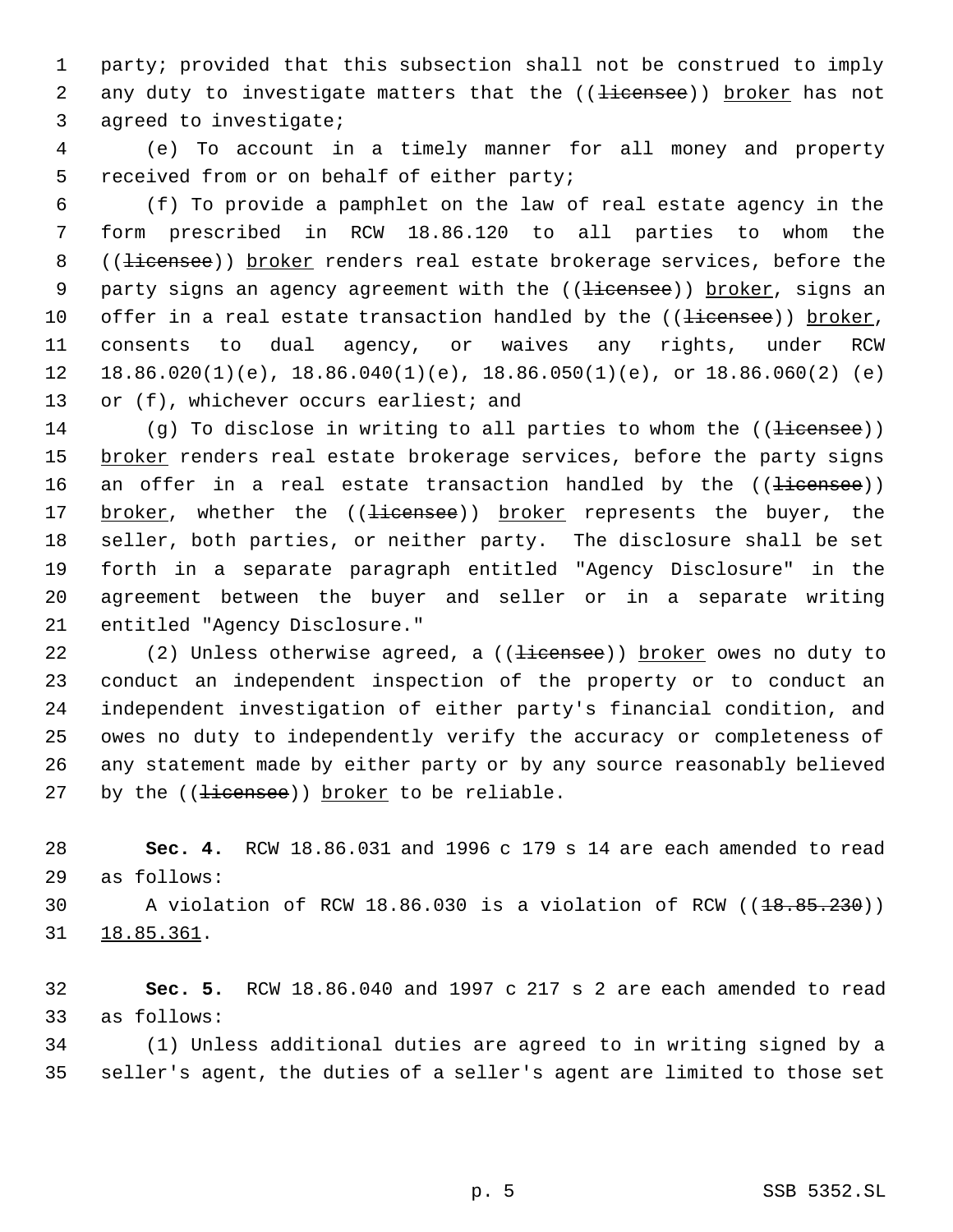forth in RCW 18.86.030 and the following, which may not be waived except as expressly set forth in (e) of this subsection:

 (a) To be loyal to the seller by taking no action that is adverse or detrimental to the seller's interest in a transaction;

(b) To timely disclose to the seller any conflicts of interest;

 (c) To advise the seller to seek expert advice on matters relating to the transaction that are beyond the agent's expertise;

 (d) Not to disclose any confidential information from or about the seller, except under subpoena or court order, even after termination of 10 the agency relationship; and

 (e) Unless otherwise agreed to in writing after the seller's agent has complied with RCW 18.86.030(1)(f), to make a good faith and continuous effort to find a buyer for the property; except that a seller's agent is not obligated to seek additional offers to purchase the property while the property is subject to an existing contract for sale.

 (2)(a) The showing of properties not owned by the seller to prospective buyers or the listing of competing properties for sale by a seller's agent does not in and of itself breach the duty of loyalty to the seller or create a conflict of interest.

 (b) The representation of more than one seller by different 22 ((<del>licensees</del>)) brokers affiliated with the same ((broker)) firm in competing transactions involving the same buyer does not in and of itself breach the duty of loyalty to the sellers or create a conflict of interest.

 **Sec. 6.** RCW 18.86.050 and 1997 c 217 s 3 are each amended to read as follows:

 (1) Unless additional duties are agreed to in writing signed by a buyer's agent, the duties of a buyer's agent are limited to those set forth in RCW 18.86.030 and the following, which may not be waived except as expressly set forth in (e) of this subsection:

 (a) To be loyal to the buyer by taking no action that is adverse or detrimental to the buyer's interest in a transaction;

(b) To timely disclose to the buyer any conflicts of interest;

 (c) To advise the buyer to seek expert advice on matters relating to the transaction that are beyond the agent's expertise;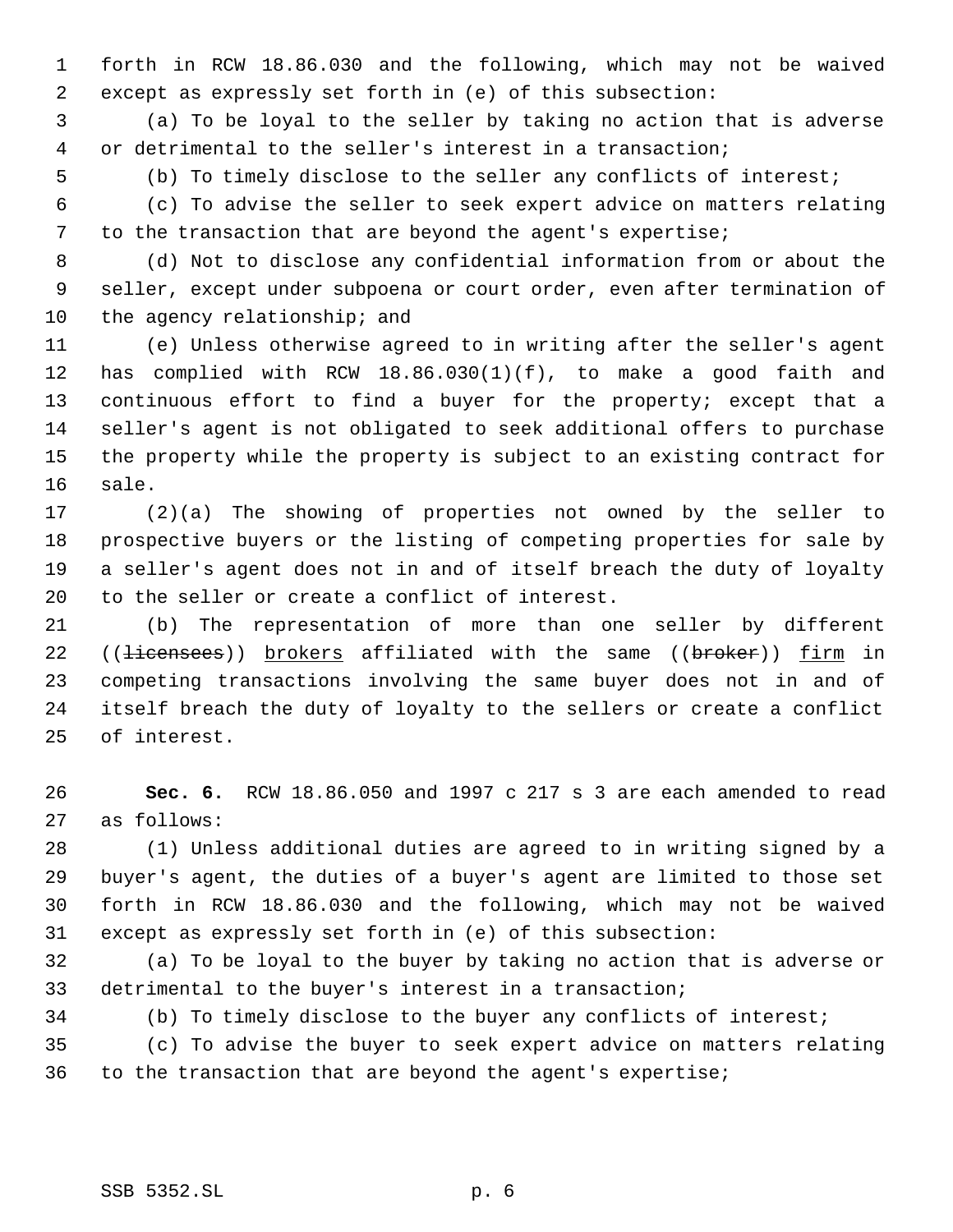(d) Not to disclose any confidential information from or about the buyer, except under subpoena or court order, even after termination of the agency relationship; and

 (e) Unless otherwise agreed to in writing after the buyer's agent has complied with RCW 18.86.030(1)(f), to make a good faith and continuous effort to find a property for the buyer; except that a buyer's agent is not obligated to: (i) Seek additional properties to purchase while the buyer is a party to an existing contract to purchase; or (ii) show properties as to which there is no written agreement to pay compensation to the buyer's agent.

 (2)(a) The showing of property in which a buyer is interested to other prospective buyers by a buyer's agent does not in and of itself breach the duty of loyalty to the buyer or create a conflict of interest.

 (b) The representation of more than one buyer by different 16 ((<del>licensees</del>)) brokers affiliated with the same ((broker)) firm in competing transactions involving the same property does not in and of 18 itself breach the duty of loyalty to the buyer( $(s)$ ) or create a conflict of interest.

 **Sec. 7.** RCW 18.86.060 and 1997 c 217 s 4 are each amended to read as follows:

 (1) Notwithstanding any other provision of this chapter, a 23 ((<del>licensee</del>)) broker may act as a dual agent only with the written consent of both parties to the transaction after the dual agent has complied with RCW 18.86.030(1)(f), which consent must include a statement of the terms of compensation.

 (2) Unless additional duties are agreed to in writing signed by a dual agent, the duties of a dual agent are limited to those set forth in RCW 18.86.030 and the following, which may not be waived except as expressly set forth in (e) and (f) of this subsection:

 (a) To take no action that is adverse or detrimental to either party's interest in a transaction;

(b) To timely disclose to both parties any conflicts of interest;

 (c) To advise both parties to seek expert advice on matters relating to the transaction that are beyond the dual agent's expertise; (d) Not to disclose any confidential information from or about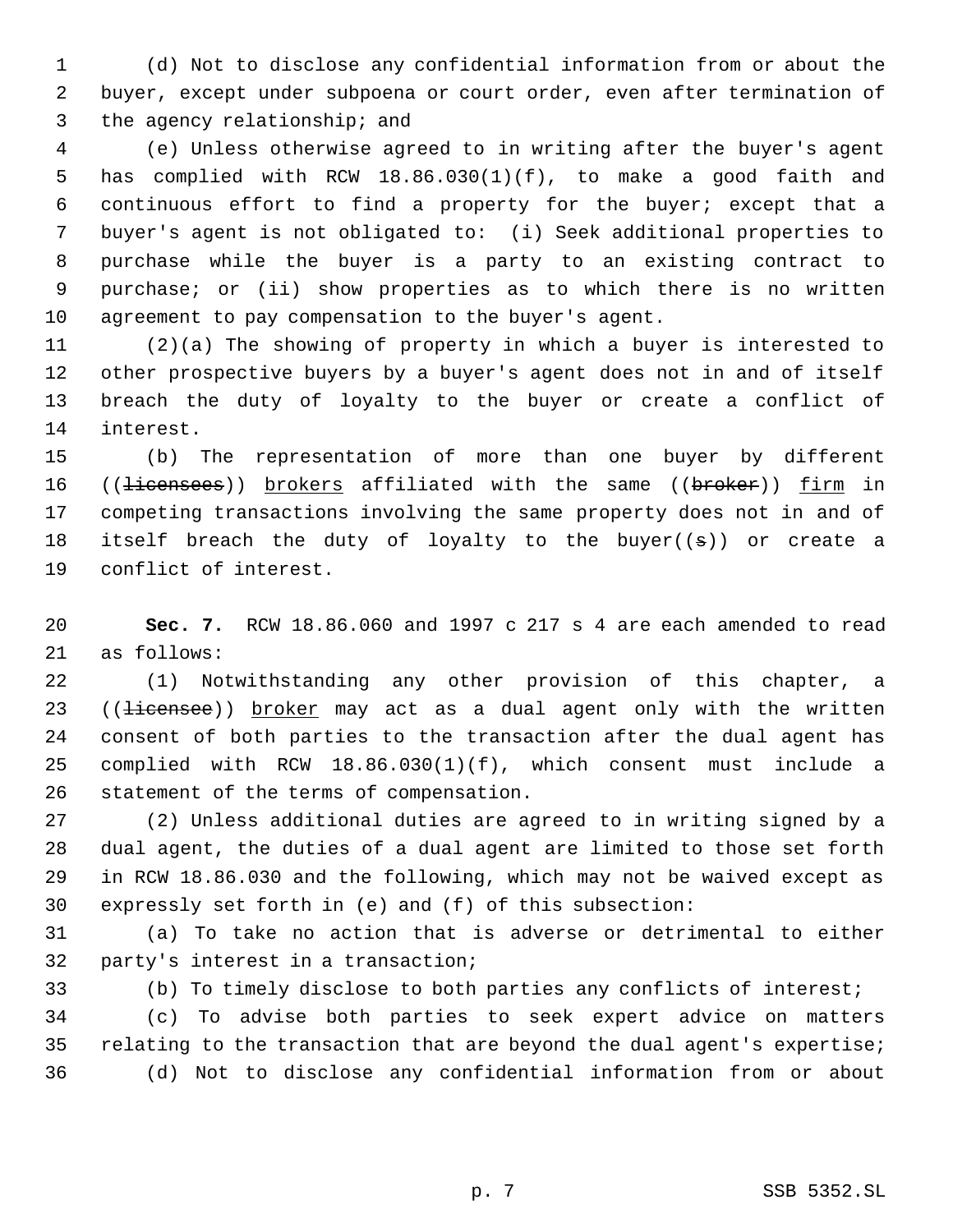either party, except under subpoena or court order, even after 2 termination of the agency relationship;

 (e) Unless otherwise agreed to in writing after the dual agent has complied with RCW 18.86.030(1)(f), to make a good faith and continuous effort to find a buyer for the property; except that a dual agent is not obligated to seek additional offers to purchase the property while the property is subject to an existing contract for sale; and

 (f) Unless otherwise agreed to in writing after the dual agent has complied with RCW 18.86.030(1)(f), to make a good faith and continuous effort to find a property for the buyer; except that a dual agent is not obligated to: (i) Seek additional properties to purchase while the buyer is a party to an existing contract to purchase; or (ii) show properties as to which there is no written agreement to pay compensation to the dual agent.

 (3)(a) The showing of properties not owned by the seller to prospective buyers or the listing of competing properties for sale by a dual agent does not in and of itself constitute action that is adverse or detrimental to the seller or create a conflict of interest.

 (b) The representation of more than one seller by different 20 ((<del>licensees affiliated with</del>)) brokers licensed to the same ((broker)) firm in competing transactions involving the same buyer does not in and of itself constitute action that is adverse or detrimental to the sellers or create a conflict of interest.

 (4)(a) The showing of property in which a buyer is interested to other prospective buyers or the presentation of additional offers to purchase property while the property is subject to a transaction by a dual agent does not in and of itself constitute action that is adverse or detrimental to the buyer or create a conflict of interest.

 (b) The representation of more than one buyer by different 30 ((<del>licensees affiliated with the</del>)) <u>brokers licensed to the</u> same 31 ((broker)) firm in competing transactions involving the same property does not in and of itself constitute action that is adverse or detrimental to the buyers or create a conflict of interest.

 **Sec. 8.** RCW 18.86.070 and 1997 c 217 s 5 are each amended to read as follows:

(1) The agency relationships set forth in this chapter commence at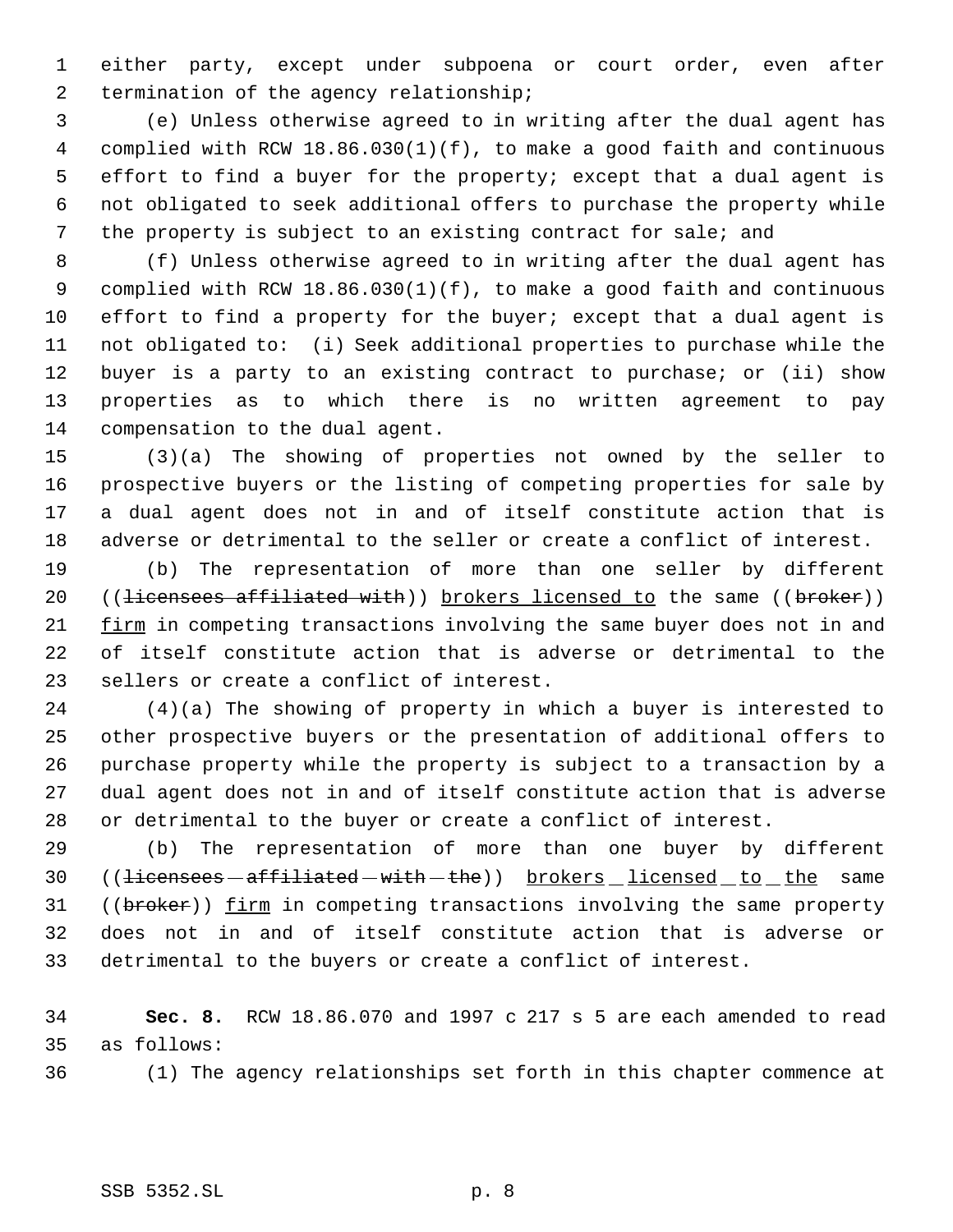1 the time that the ((<del>licensee</del>)) broker undertakes to provide real estate brokerage services to a principal and continue until the earliest of the following:

- 4 (a) Completion of performance by the ((<del>licensee</del>)) broker;
- (b) Expiration of the term agreed upon by the parties;

 (c) Termination of the relationship by mutual agreement of the parties; or

 (d) Termination of the relationship by notice from either party to the other. However, such a termination does not affect the contractual rights of either party.

11 (2) Except as otherwise agreed to in writing, a ((<del>licensee</del>)) broker owes no further duty after termination of the agency relationship, other than the duties of:

 (a) Accounting for all moneys and property received during the relationship; and

(b) Not disclosing confidential information.

 **Sec. 9.** RCW 18.86.080 and 1997 c 217 s 6 are each amended to read as follows:

19 (1) In any real estate transaction, ((the broker's)) a firm's compensation may be paid by the seller, the buyer, a third party, or by 21 sharing the compensation between ((brokers)) firms.

 (2) An agreement to pay or payment of compensation does not establish an agency relationship between the party who paid the 24 compensation and the ((<del>licensee</del>)) broker.

25 (3) A seller may agree that a seller's agent's firm may share with 26 another ( $(br\acute{e}r)$ ) firm the compensation paid by the seller.

27 (4) A buyer may agree that a buyer's agent's firm may share with 28 another ((broker)) firm the compensation paid by the buyer.

29 (5) A ((broker)) firm may be compensated by more than one party for real estate brokerage services in a real estate transaction, if those parties consent in writing at or before the time of signing an offer in the transaction.

33 (6) A ((buyer's agent or dual agent)) firm may receive compensation 34 based on the purchase price without breaching any duty to the buyer or seller.

(7) Nothing contained in this chapter negates the requirement that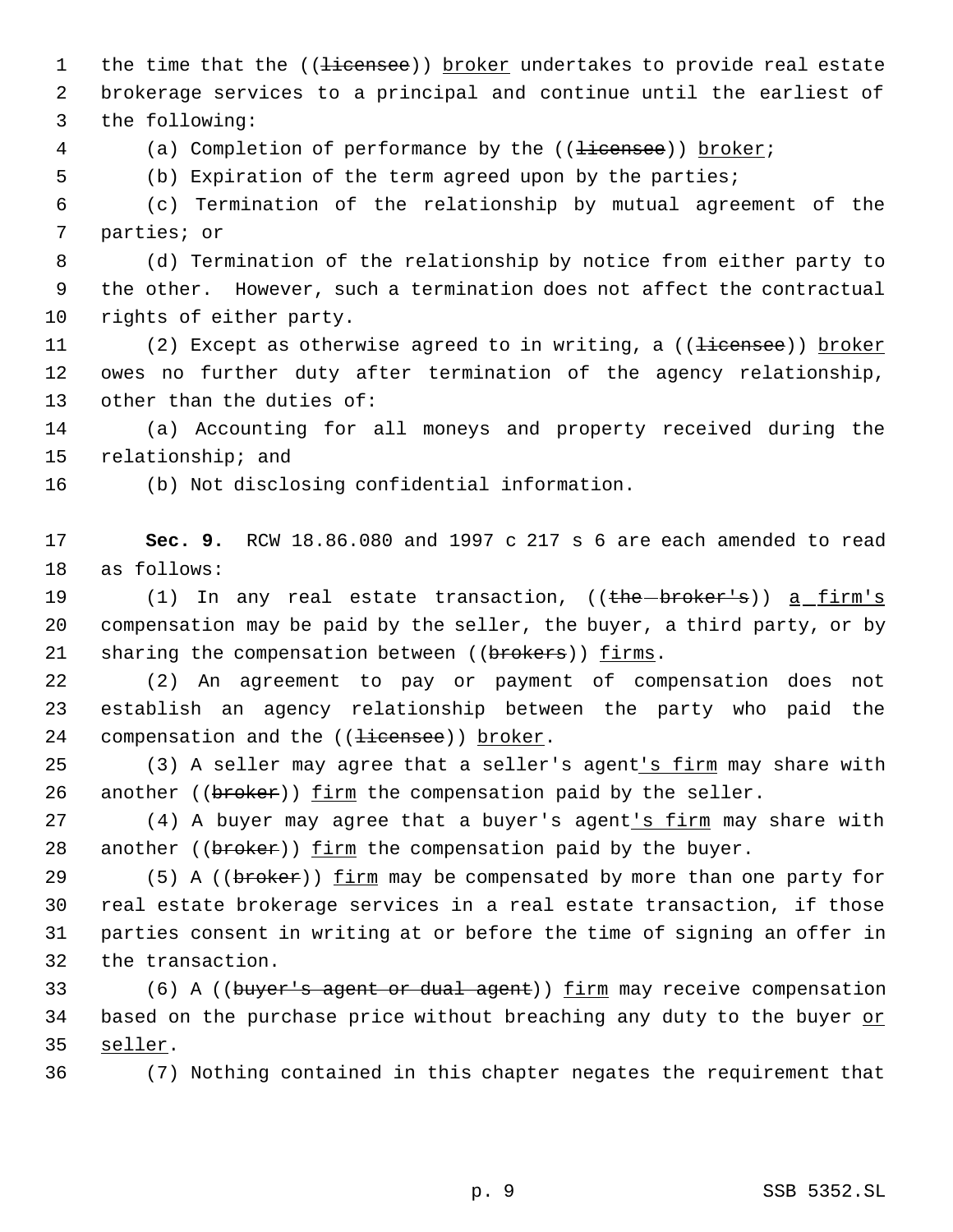1 an agreement authorizing or employing a ((<del>licensee</del>)) broker to sell or purchase real estate for compensation or a commission be in writing and signed by the seller or buyer.

 **Sec. 10.** RCW 18.86.090 and 1996 c 179 s 9 are each amended to read as follows:

 (1) A principal is not liable for an act, error, or omission by an agent or subagent of the principal arising out of an agency relationship:

 (a) Unless the principal participated in or authorized the act, error, or omission; or

 (b) Except to the extent that: (i) The principal benefited from the act, error, or omission; and (ii) the court determines that it is highly probable that the claimant would be unable to enforce a judgment against the agent or subagent.

15 (2) A ((<del>licensee</del>)) broker is not liable for an act, error, or 16 omission of a subagent under this chapter, unless ((the licensee)) that broker participated in or authorized the act, error or omission. This 18 subsection does not limit the liability of a ((<del>real estate broker</del>)) 19 firm for an act, error, or omission by ((an associate real estate)) a 20 broker ((or real estate salesperson)) licensed to ((that broker)) the firm.

 **Sec. 11.** RCW 18.86.100 and 1996 c 179 s 10 are each amended to read as follows:

 (1) Unless otherwise agreed to in writing, a principal does not have knowledge or notice of any facts known by an agent or subagent of the principal that are not actually known by the principal.

27 (2) Unless otherwise agreed to in writing, a ((<del>licensee</del>)) broker does not have knowledge or notice of any facts known by a subagent that 29 are not actually known by the ((<del>licensee</del>)) broker. This subsection 30 does not limit the knowledge imputed to  $((a - real - estimate))$  the 31 designated broker or any managing broker responsible for the 32 supervision of the broker of any facts known by ((an associate real 33 estate broker or real estate salesperson licensed to such)) the broker.

 **Sec. 12.** RCW 18.86.110 and 1996 c 179 s 11 are each amended to read as follows: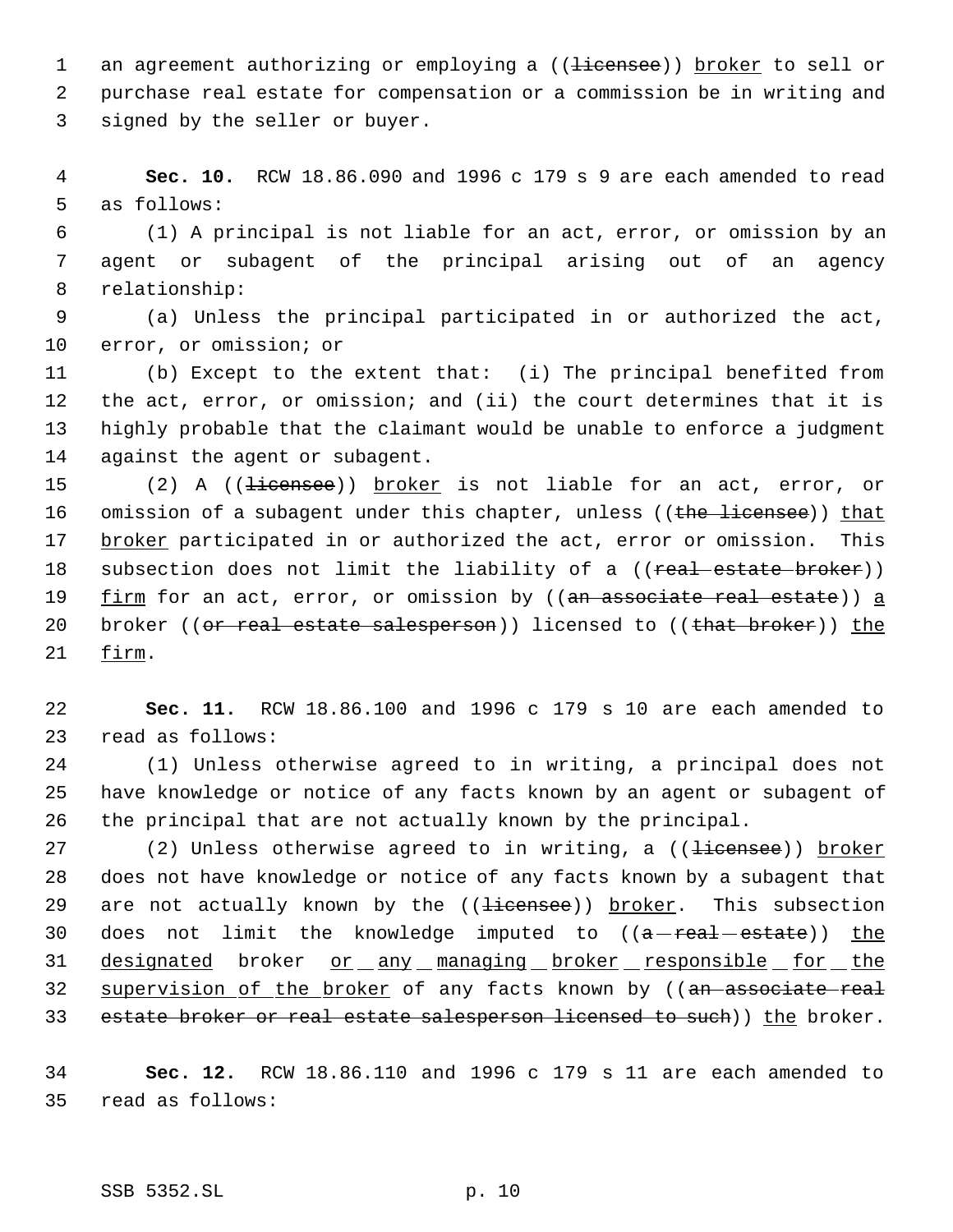1 The duties under this chapter are statutory duties and not 2 fiduciary duties. This chapter supersedes ((only-the-duties-of-the 3 parties under the common law, including)) the fiduciary duties of an 4 agent to a principal((, to the extent inconsistent with this chapter)) 5 under the common law. The common law continues to apply to the parties 6 in all other respects. This chapter does not affect the duties of a 7 ((<del>licensee</del>)) broker while engaging in the authorized or unauthorized 8 practice of law as determined by the courts of this state. This 9 chapter shall be construed broadly.

10 **Sec. 13.** RCW 18.86.120 and 2012 c 185 s 2 are each amended to read 11 as follows:

 (1) The pamphlet required under RCW 18.86.030(1)(f) shall consist of the entire text of RCW 18.86.010 through 18.86.030 and 18.86.040 through 18.86.110 with a separate cover page. The pamphlet shall be 8 1/2 by 11 inches in size, the text shall be in print no smaller than 10-point type, the cover page shall be in print no smaller than 12- point type, and the title of the cover page "The Law of Real Estate Agency" shall be in print no smaller than 18-point type. The cover page shall be in the following form:

20 **The Law of Real Estate Agency**

21

22 23 This pamphlet describes your legal rights in dealing with a real estate firm or broker ((or salesperson)). Please read it carefully before signing any documents.

24 The following is only a brief summary of the attached law:

25 Sec. 1. Definitions. Defines the specific terms used in the 26 law.

27 Sec. 2. Relationships between ((Licensees)) Brokers and the 28 Public. ((States)) Prescribes that a ((<del>licensee</del>)) broker who 29 works with a buyer or tenant represents that buyer or tenant-- 30  $unless$  the (( $\frac{1}{1}$  i excepted ) broker is the listing agent, a seller's 31 subagent, a dual agent, the seller personally or the parties 32 agree otherwise. Also ((states)) prescribes that in a 33 transaction involving two different ((licensees affiliated with 34 the same broker, the broker is a dual agent and each licensee))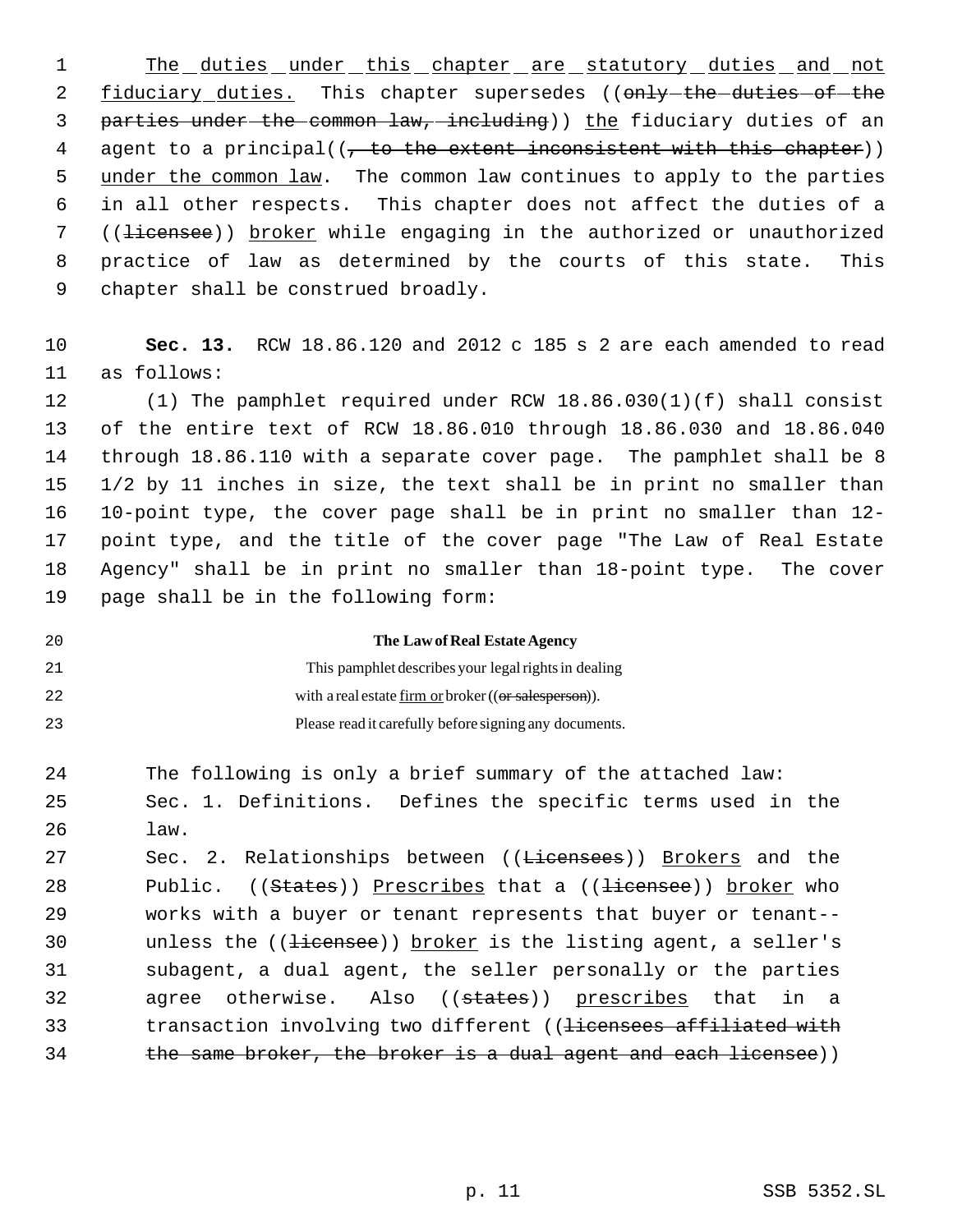1 brokers licensed to the same real estate firm, the firm's 2 designated broker and any managing broker responsible for the 3 supervision of both brokers, are dual agents and each broker 4 solely represents his or her client--unless the parties agree 5 in writing that both ((<del>licensees</del>)) brokers are dual agents. 6 Sec. 3. Duties of a ((Licensee)) Broker Generally. Prescribes 7 the duties that are owed by all ((<del>licensees</del>)) brokers, 8 regardless of who the ((<del>licensee</del>)) broker represents. Requires 9 disclosure of the ((<del>licensee's</del>)) broker's agency relationship

10 in a specific transaction.

11 Sec. 4. Duties of a Seller's Agent. Prescribes the additional 12 duties of a ((<del>licensee</del>)) broker representing the seller or 13 landlord only.

14 Sec. 5. Duties of a Buyer's Agent. Prescribes the additional 15 duties of a ((<del>licensee</del>)) broker representing the buyer or 16 tenant only.

17 Sec. 6. Duties of a Dual Agent. Prescribes the additional 18 duties of a ((<del>licensee</del>)) broker representing both parties in 19 the same transaction, and requires the written consent of both 20 parties to the ((<del>licensee</del>)) broker acting as a dual agent.

 Sec. 7. Duration of Agency Relationship. Describes when an agency relationship begins and ends. Provides that the duties of accounting and confidentiality continue after the termination of an agency relationship.

25 Sec. 8. Compensation. Allows ((brokers)) real estate firms to 26 share compensation with cooperating ((brokers)) real estate **firms.** States that payment of compensation does not necessarily establish an agency relationship. Allows brokers to receive compensation from more than one party in a transaction with the parties' consent.

31 Sec. 9. Vicarious Liability. Eliminates the ((common-law)) 32 liability of a party for the conduct of the party's agent or 33 subagent, unless the principal participated in or benefited 34 from the conduct or the agent or subagent is insolvent. Also 35 limits the liability of a broker for the conduct of a subagent 36 ((associated with a different broker)).